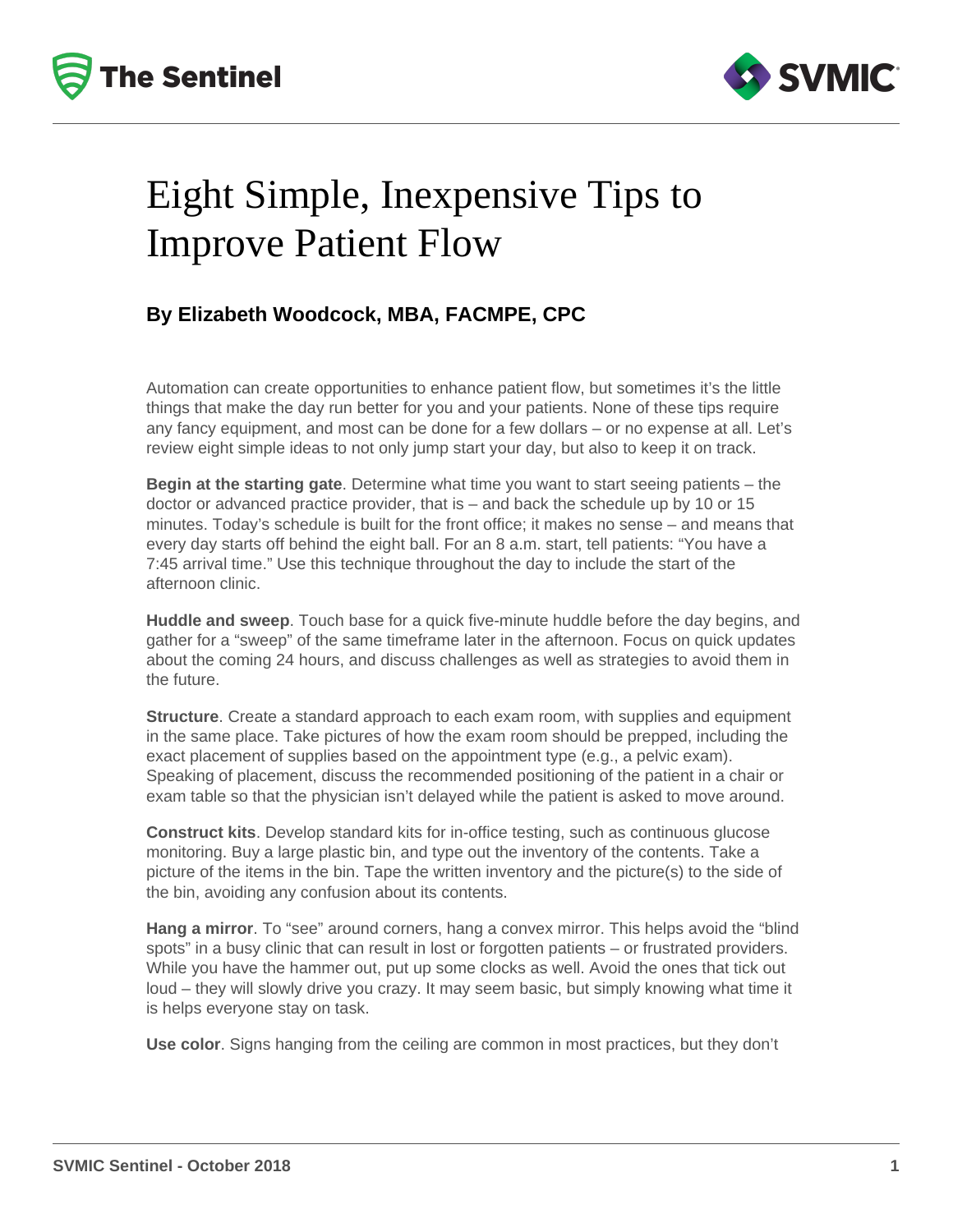



address the challenges of a busy practices with no easy route out. Assisting patients is your responsibility, but it can be overwhelming if most have to ask for directions to the exit. Use color  $-$  a red mat at the exit, for example  $-$  or a specific visual piece such as a portrait of a heart – to guide patients and reduce disruptions. Color can also facilitate internal communication – without words; use colorful flags hung on exam room door frames to signal the flow of patients.

**Avoid visitors**. Schedule guests during non-clinic hours, and never allow a visitor in the clinical area. It's human nature to stop and chat, but even a few minutes here and there can get you off task and schedule.

**Use wheels**. Although the computer provides the vast majority of the information you require, busy practices still need a form or two (or maybe a multitude of them). Store copies of forms neatly in folders in a rolling cart(s); keep the cart in a designated area in the nurses' station. Roll it into the exam room when you need it. Use the same logic – a rolling cart – for other value-added equipment that such as printers or fax machines (using a wireless connection).

Sometimes the simple fixes are the most effective. Take the time to get back to the basics and you may be surprised at the positive impact these enhancements can have on your flow, efficiency, and organization of your practice.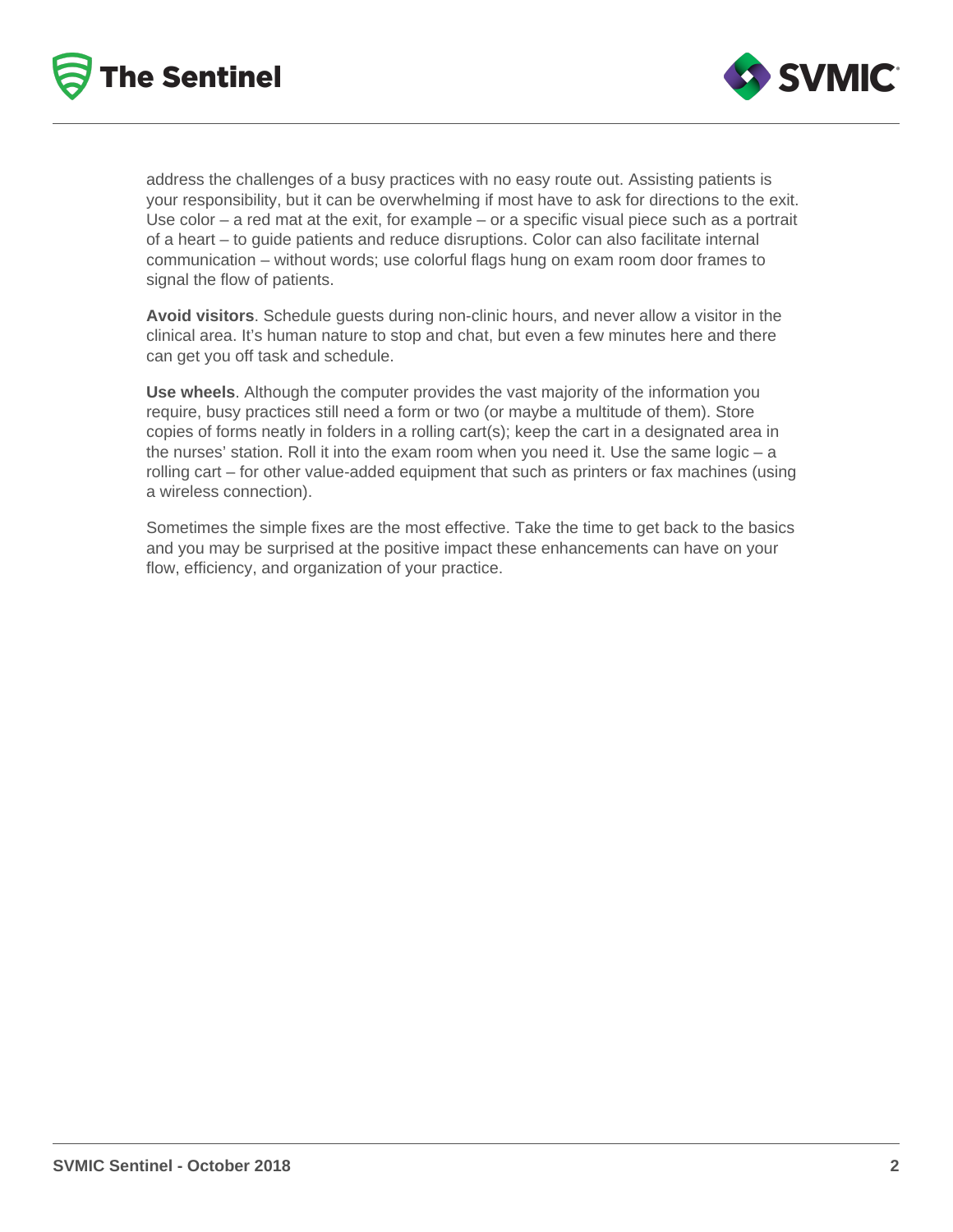## Physician Burnout: Other Viewpoints

### By Michael Baron, MD, MPH, FASAM

Editor's Note: This is part four in our four-part series on physician burnout. Part I was published in the [January 2018](/resources/newsletters/94/physician-burnout-recognize-the-signs) edition of The SVMIC Sentinel; part II was published in the [April 2018 edition](/resources/newsletters/126/physician-burnout-what-is-it-and-what-causes-it); and part three was published in our [July 2018 edition.](/resources/newsletters/147/physician-burnout-prevention-and-treatment)

Physician burnout syndrome is a pervasive problem that can impair clinical competence, shorten careers, distress families, and is an independent predictor of reporting a major medical error and being involved in a medical malpractice suit. This will be the fourth and final article in this series about Physician Burnout Syndrome (PBS). The first article discussed the signs and symptoms of PBS using a tragic clinical case for illustration. The second article in this series looked at the causes of PBS and described the three aspects that make up PBS as first described by Christina Maslach in the 1970s: Emotional Exhaustion, Depersonalization, and Low Personal Achievement. The third and most recent article in this series discussed prevention and treatment of PBS.

In this fourth and last article, we will look at burnout from a different viewpoint. Dr. Dike Drummond has written extensively on this subject. I mentioned Dr. Drummond in Part 3 when discussing prevention of PBS by improving physician resilience. His thoughts are that "physicians are the canary in the coal mine of medicine." PBS is a reflection on the condition of the practice and business of medicine. Improving the conditions of medicine is much more appropriate than improving the resilience of the physician. It's not the canary that needs help, it's the canary's environment. Likewise, the problem is not the resilience of the physician, but the environment in which the physician is practicing.

Like many syndromes, PBS has many consequences. As we've seen, these consequences include quality of care issues, decreased patient satisfaction, decreased patient compliance, increased medical errors leading to increased malpractice risk, increased use of alcohol and illicit drug use, and increased number of suicide attempts and suicide completions. PBS can be especially lethal if not acknowledged or treated. Physicians are masters at denying their own problems, something that we encounter every day at the Tennessee Medical Foundation Physician's Health Program (TMF-PHP). Their focus is never on their own health, which is why physicians seldom ask for help. They are generally forced to get help by a peer, spouse, or superior in the workplace. However, the leaders of organized medicine, including the National Academy of Medicine, American Medical Association, Federation of State Medical Boards, and other national groups, are taking aim at PBS to find effective prevention and treatment that doesn't focus on fixing the canary.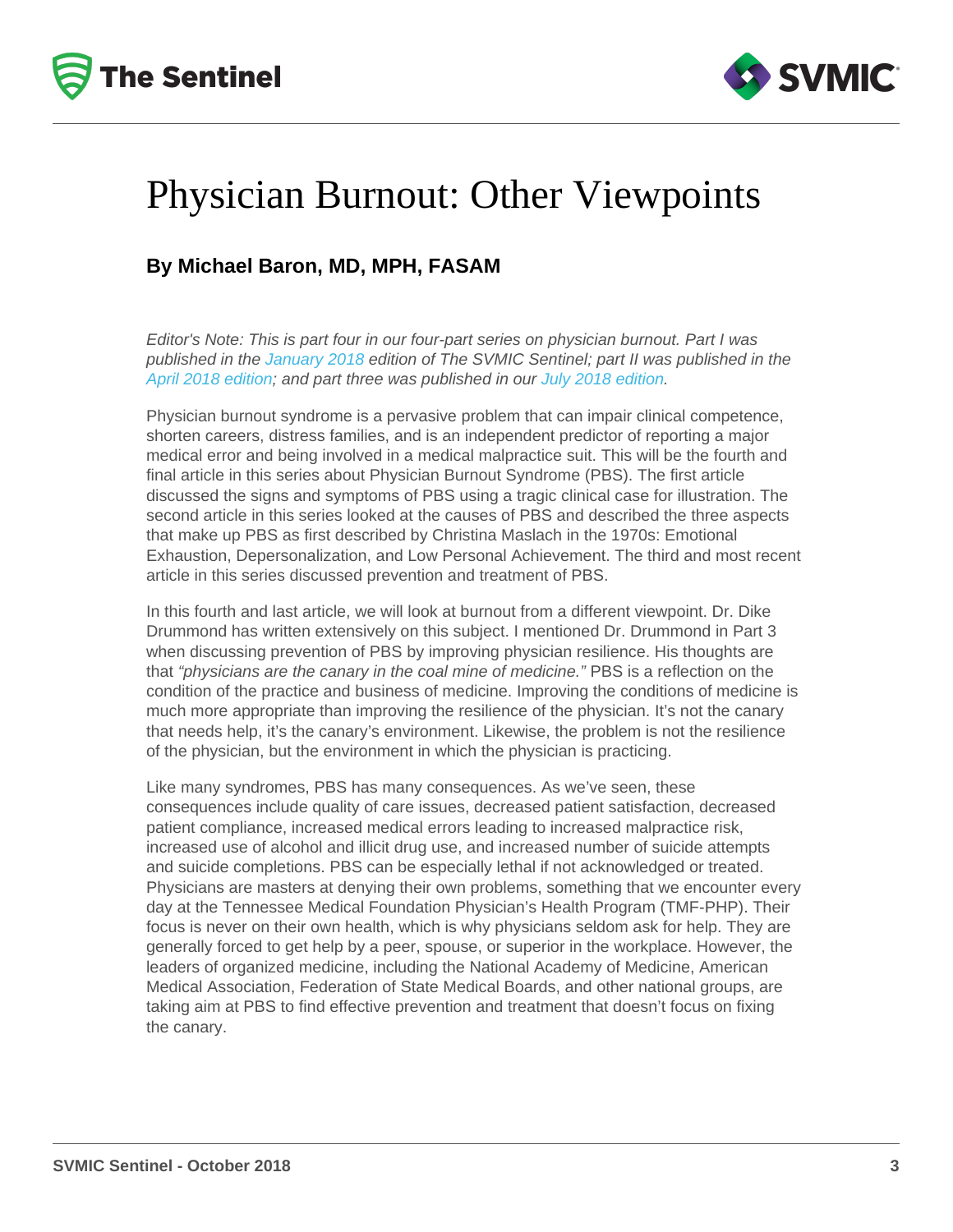



PBS is a low-energy state analogous to functioning with a depleted energy store – not the type of energy manufactured from glucose and carried around in ATPs; this energy source is better described as transcendent or spiritual. Dr. Drummond makes the analogy of an energy that is more like "The Force" in the Star Wars movies than anything measurable with units of energy.<sup>1</sup> Drummond describes an energy account, much like a bank account where deposits and withdrawals are made. Rest, relaxation, and rewarding relationships are positive deposits in the energy account. Withdrawals of energy are made by life activities that are not rewarding or pleasant such as illness, unpleasant or difficult relationships, or unrewarding types of work. For example, being named in a malpractice lawsuit or making a medical error are quick ways to drain one's energy account. Having little to no autonomy or control over your work environment also depletes this type of energy but at a slower rate. Burnout is likely to occur when an energy account remains depleted or in the negative over a period of weeks to months.

Using the energy analogy described above, Dr. Drummond describes the five main causes of burnout he sees most:

- 1. The practice of clinical medicine is a difficult task that utilizes a lot of energy. However, this can be very rewarding to physicians and can be a net gain of positive energy. After all, we attended medical school to join the healing arts, but at some level dealing with sickness and death can erode that positive energy.
- 2. On a more basic level, the personal aspects of a practice situation such as specialty, call rotation, compensation, office personalities, location, and the type of practice can all influence the type of energy – positive or negative – that is produced.
- 3. The lack of work-life balance. This balance is necessary to recharge your energy. Work-life balance was not taught in medical school or residency. Actually, the opposite was reinforced, that is, to disregard your home life, your emotions, your spiritual connections, or anything that keeps you out of the hospital and gets in the way of your education. The old joke, "The problem with every-other-night call is that you miss half the good cases," isn't funny because it is or was the mindset of our medical education system. A home life that is healthy and nurturing is important to have and to use to help replete this type of energy. Unfortunately, some types of home life can cause energy depletions, such as illness, conflicts with spouse or children, and financial problems. When looking for causes of PBS, it is important to include the home as a potential etiology.
- 4. Dr. Drummond describes four character traits that create good physicians but leave them vulnerable to burnout and other mental health disorders: the workaholic, the superhero, the perfectionist, and the lone ranger. The *workaholic* uses work and more work to overcome any difficulty. The superhero faces every challenge alone, not needing or asking for help. The *perfectionist* can't make a mistake and demands the same from everyone else. The *lone ranger* is unable to delegate responsibility and is a micromanager. In 1985, Dr. G. Gabbard described three characteristics that physicians have – doubt, guilt feelings, and an exaggerated sense of responsibility – that he called the "triad of compulsiveness."2 This triad can easily lead to PBS or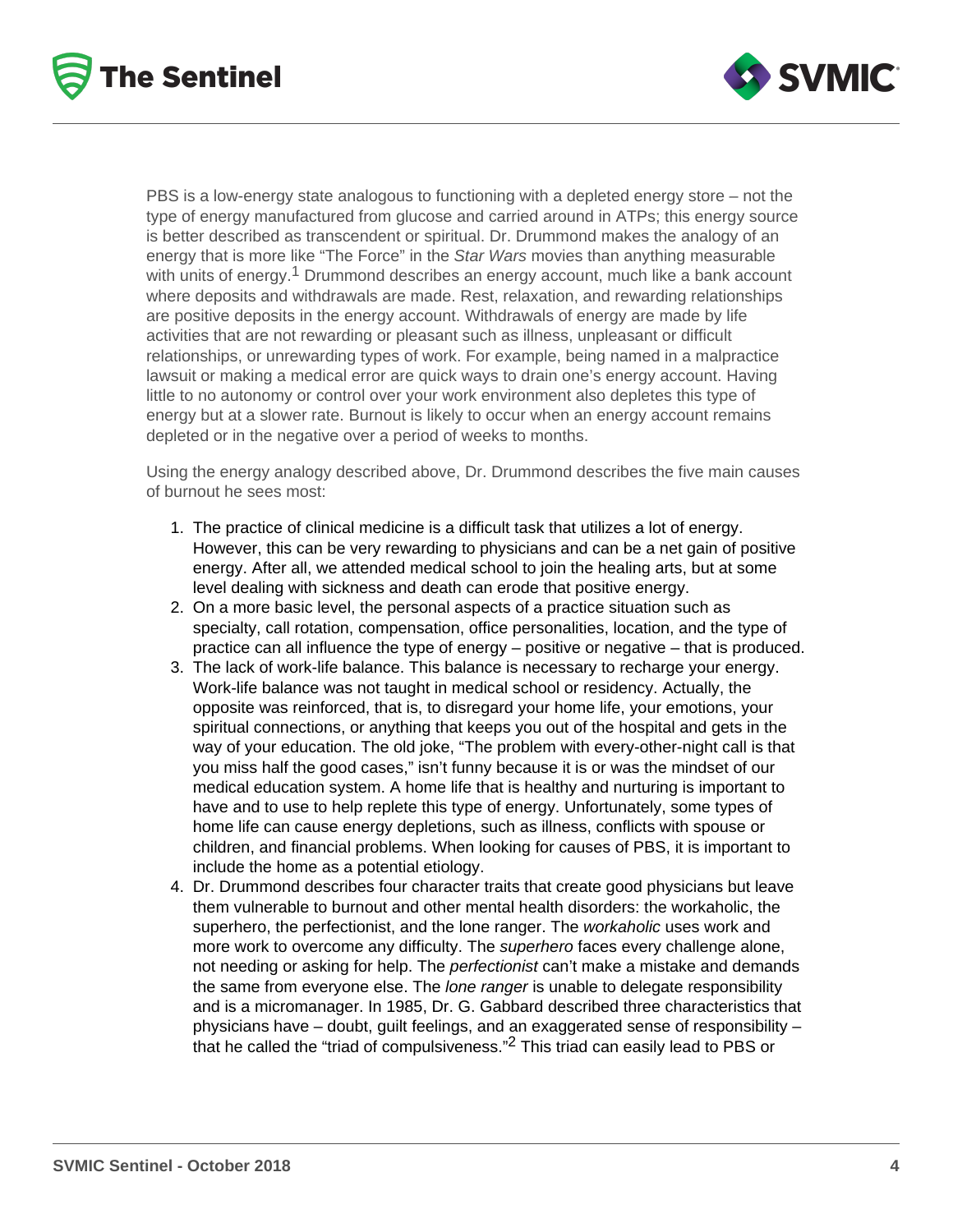negative energy. These characteristics are present in most physicians but they do come with a cost.

5. One of the most direct causes of PBS is the leadership skill set of the physician's immediate supervisor. Unfortunately, most physicians either do not receive or innately have good or effective leadership qualities. In the medical education world, the immediate supervisor is the person with one more year of experience. Thus, the medical student answers to the intern, who answers to the resident, who answers to the chief resident, to the junior attending, to the department chair, up the chain of command to the Dean. Research and attracting grant money are the usual prerequisite for promotion, so the top dog may produce Nobel-winning research but have terrible leadership skills, making everyone in the department miserable, which results in mass resignations.

Physician Burnout Syndrome is a real and potentially lethal problem that is increasing in prevalence. When a physician becomes burned out, it is noticeable as they proceed from happy to indifferent, from engaged to apathetic, from a high-energy state to a depleted state. The repercussion of burnout can be devastating to the physician and to their patients. Quality of care suffers, as does patient satisfaction. Everyone suffers.

As mentioned, there are changes being discussed by the leadership of our national organizations to reverse this trend. However, those changes are not occurring overnight. If you are struggling or know someone who is struggling with burnout, please give the TMF-PHP a call, or encourage them to call. 615-467-6411) All calls are strictly confidential; getting help does not mean getting reported. We have the expertise to identify causative problems and initiate changes to help remedy the situation. Please think of the TMF as a resource, not a punishment. Asking for help is a sign of strength.

The [Tennessee Medical Foundation](https://e-tmf.org/) can be contacted at 615-467-6411.

The Federation of State Physician Health Programs provides a comprehensive listing of state programs [here.](https://www.fsphp.org/state-programs)

1. Drummond D. Physician Burnout: Its Origin, Symptoms, and Five Main Causes, Fam Pract Manag. 2015 Sep-Oct;22(5):42-47.

2. Gabbard GO. The Role of Compulsiveness in the Normal Physician. JAMA. 1985 Nov 22-29;254(20):2926-9.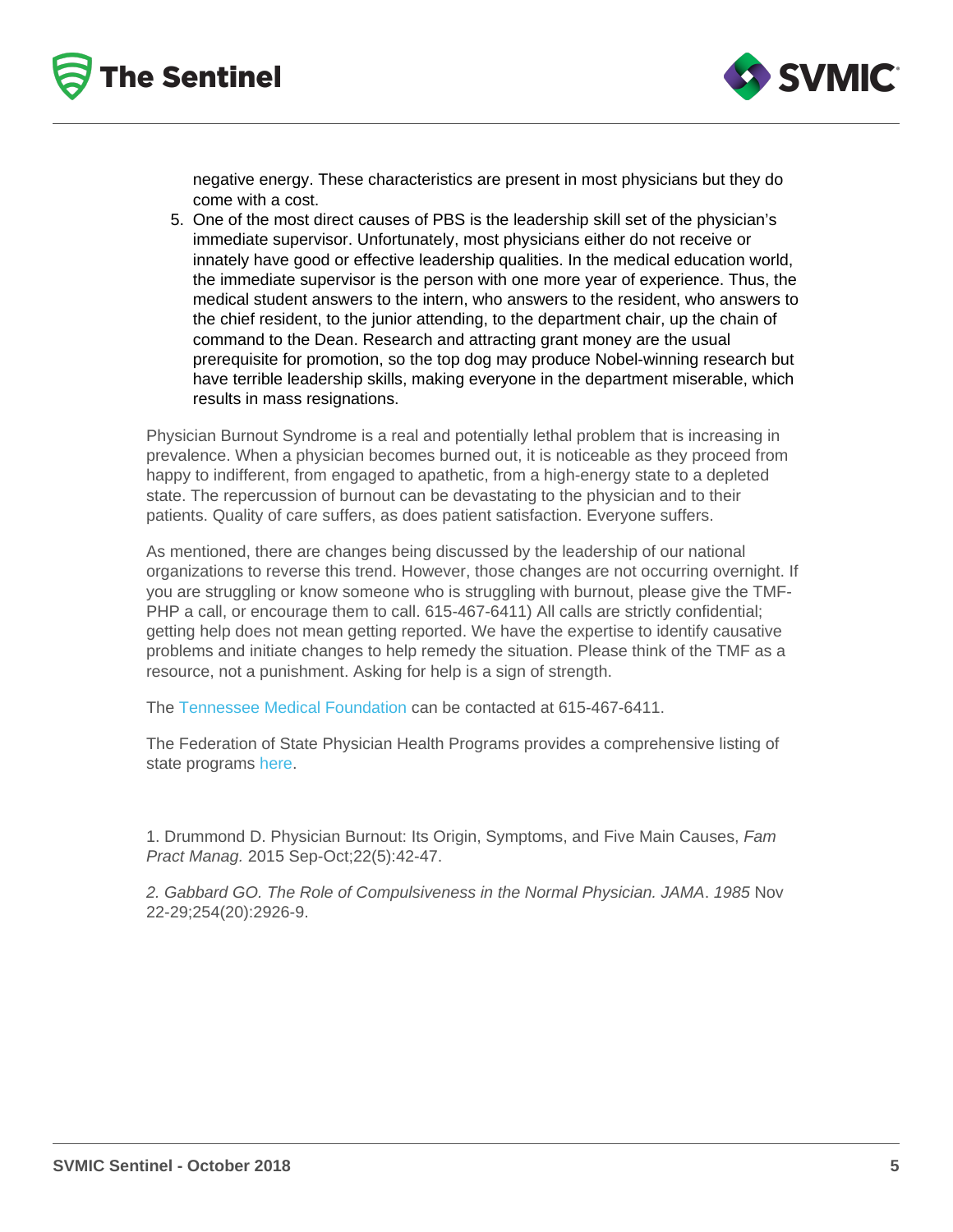



### Contemporaneous Documentation

### **By Julie Loomis, RN, JD**

An old Chinese proverb says that "the faintest ink is more powerful than the strongest memory."

Timely documentation is critical in order to ensure an accurate and complete record of the patient encounter. Office notes and dictated procedure notes should be completed, reviewed and signed within 24 to 48 hours of seeing the patient. Late completion of notes puts you and your colleagues at risk. Memory interferes with accuracy and efforts to "catch up" often lead to incomplete documentation. Any intervening adverse event prior to completion of notes makes late documentation appear self-serving.

One of the"Golden Rules" of documentation is that the medical record be prepared as contemporaneously with treatment as possible to avoid confusion and to ensure accuracy. The defense of malpractice lawsuits has taught us that juries often assume that undocumented events never happened. It is also important not to document actions or treatment before they actually occur.

Consider the following case: A female infant was seen by her pediatrician for a routine, initial well-baby visit, which included immunizations. The exam was unremarkable, and the child's chart was documented indicating that all immunizations had been administered. Later, during a follow-up office visit, the child was seen by the same clinic and again, documentation noted the infant had received all necessary vaccines. The parents were instructed to return in four weeks.

Subsequently, the infant was seen by the same clinic a third time but treated by a different healthcare provider. The infant had an elevated temperature and an elevated white blood cell (WBC) count. Additional labs were obtained and the infant was subsequently diagnosed with pneumococcal meningitis/septic shock and admitted to ICU. She had seizure activity and required intubation. After a month-long admission, the child was diagnosed with a seizure disorder and significant developmental delay.

The parents filed a medical malpractice lawsuit against the pediatric clinic and its physicians alleging 'negligence for failing to immunize the child' and 'failing to accurately chart the fact that immunizations were not given.' An investigation of the events revealed that documentation in the medical records was sloppy and inaccurate. A medical assistant had documented the various immunizations that were ordered to be administered prior to actual administration. When the medical assistant realized the clinic was out of the PCV-13 immunization, he failed to update the medical record.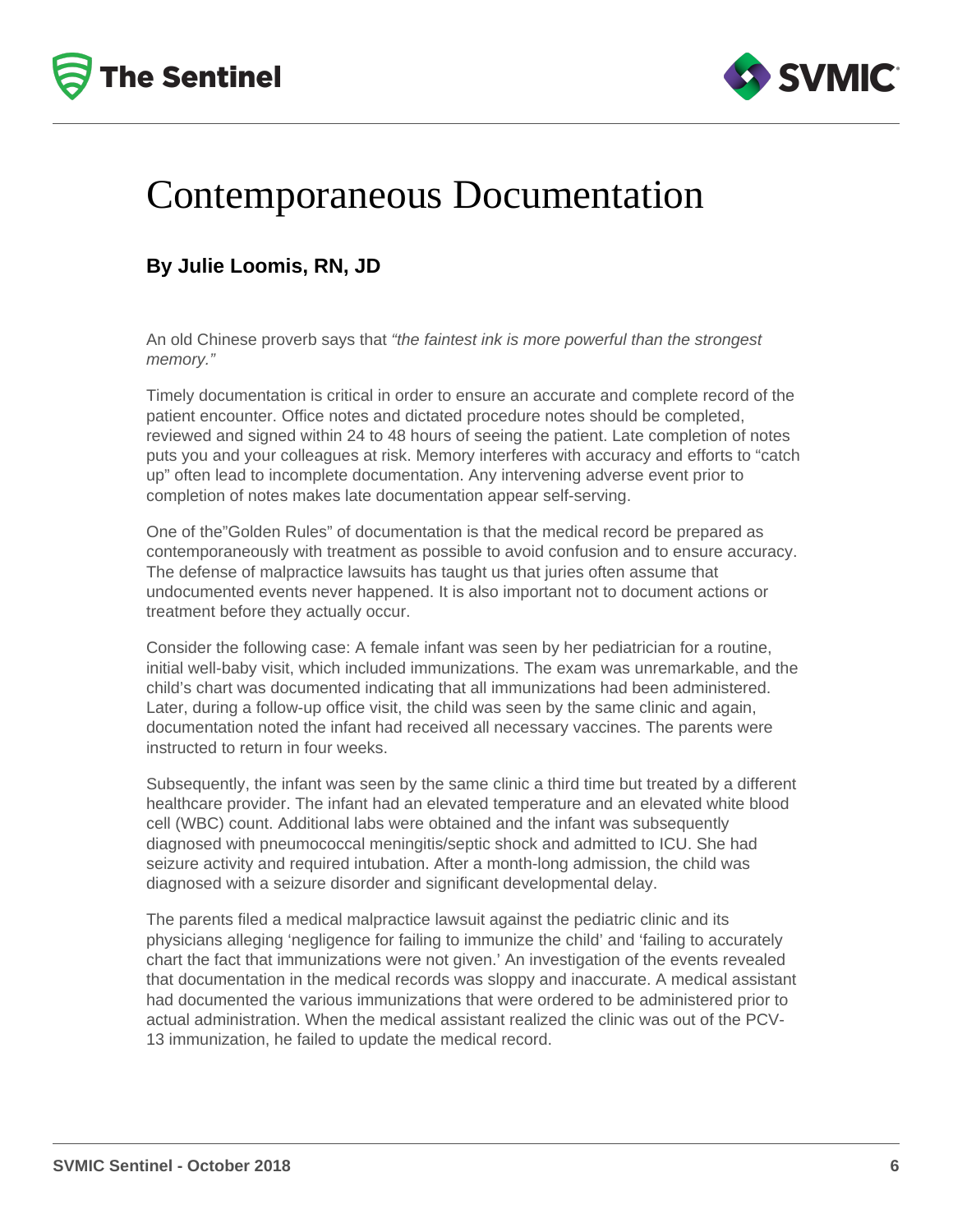



This was a very sympathetic case given the unfortunate and life-altering effects to this baby. This claim was not defensible. As fate would have it, the infant contracted the very disease that the PCV-13 vaccine was designed to prevent.

This case reinforces the "Golden Rule" that one should never document a medical record until the medical care has been completed. The lesson is short and simple: documentation should reflect the action(s) taken. Premature documentation is just as dangerous as untimely or late documentation, and both can prove detrimental, or in a worst-case scenario, deadly.

#### **After Hours Calls Documentation**

Contemporaneously documenting care is particularly crucial when documenting after hours. Calls from a patient outside of normal office hours are often of a serious nature. Without contemporaneous documentation, the physician has to rely on memory to recall the advice or recommendation given. Documenting telephone encounters should be treated with the same level of importance as documenting in-person visits. Telephone conversations, particularly those that occur after-hours, are a major area of liability risk.

Every after-hours telephone exchange should be documented at the time of the call, even if the medical record is not available. This documentation should include the name of the patient or person calling on their behalf, date, time, specific complaint, advice given, medication advised or prescribed, and any referral to other providers or facilities. This note should then be documented in the medical record as soon as possible.

Keep in mind, with many patients using mobile phones, records of a phone call being placed are easy to retrieve. Although they do not confirm the conversation, they will give details about the time and length of the call.

At a minimum, the following types of phone calls need to be documented in the medical record:

1. All phone calls in which test results are reported to patients, noting if the patient was advised to return or seek other medical attention;

2. All phone calls in which the patient is advised to return or seek other medical attention, including instructions to go to the emergency room; and

3. All phone calls in which a patient requests medical advice or prescription refills.

An example of the importance of recording any advice given after hours is seen in a synopsis of a closed case: The scenario involves an undocumented late-night call with instructions given to a mother to take her child with a 104.5 fever and history of kidney transplant to the hospital ER. The child was not taken until the next day when she became nonresponsive. She further deteriorated in the hospital and died from septic shock secondary to a urinary tract infection. The physician's recollection of the conversation was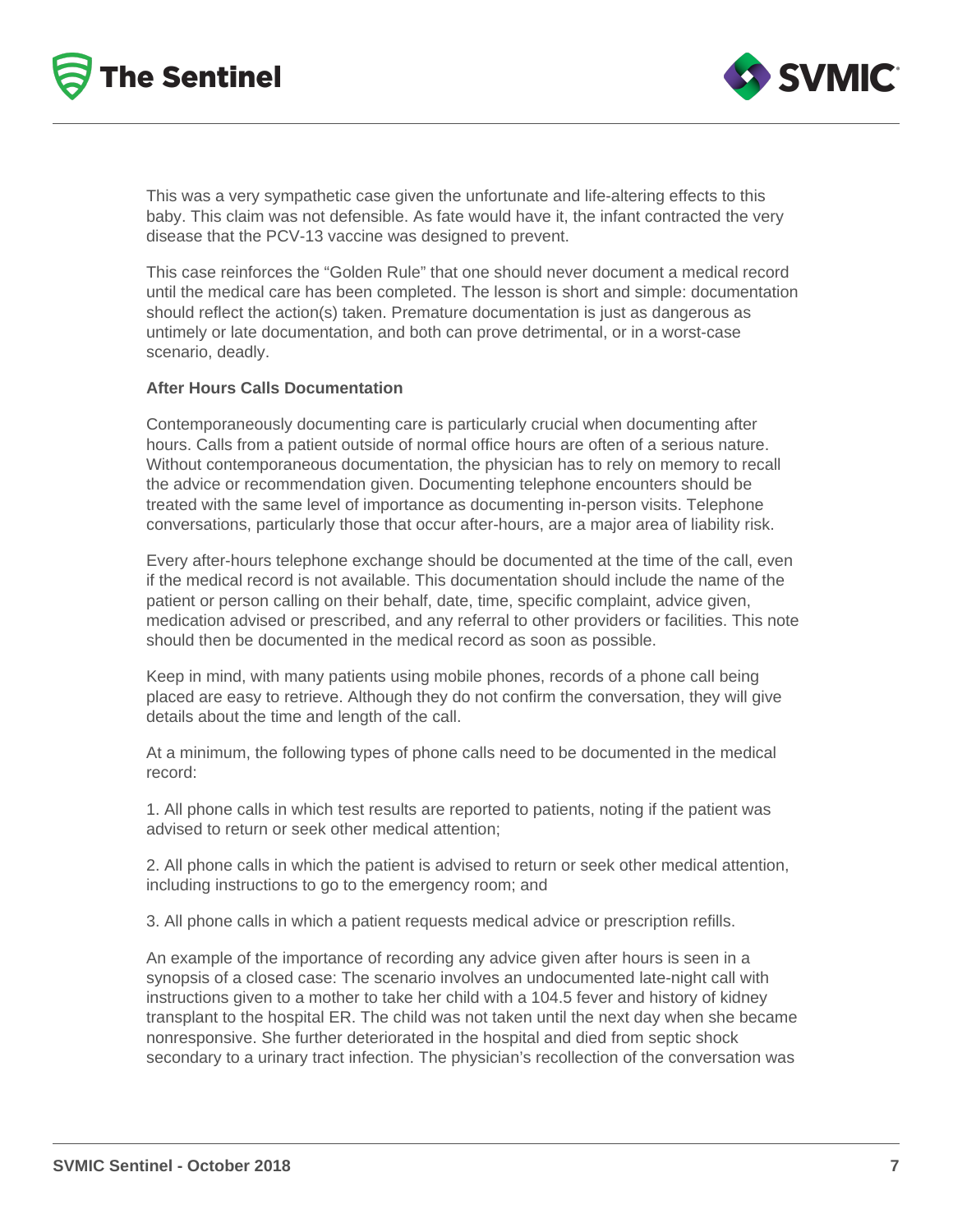



that he advised the child be seen in the emergency department. However, he did not phone ahead or make any note about the call. Her mother claimed that she was told the child likely had a virus and that there was no reason to take her to the emergency room. Often, these undocumented conversations become a "he said/she said" dispute and prolong a claim's resolution. A simple note jotted down and then recorded in the medical record on the front end can save a lot of heartache on the back end. Contemporaneous documentation of the provider's instructions would have greatly aided in the defense of the case.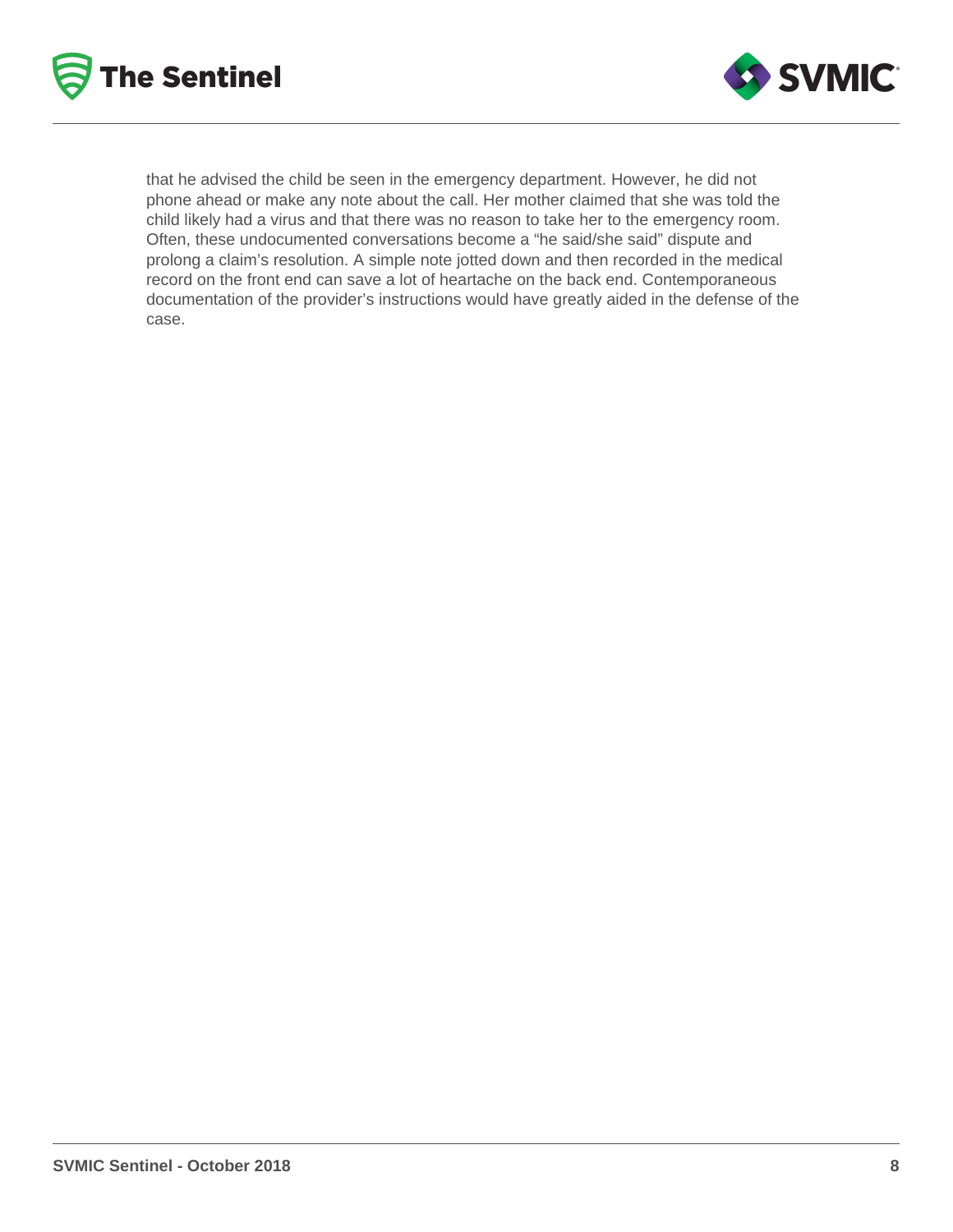## Applications for QPP Exception Due Soon

### By Elizabeth Woodcock, MBA, FACMPE, CPC

The financial impact of the Quality Payment Program will soon be felt. On January 1, 2019, the reimbursement for Medicare will be shifted based on your performance in 2017. Although it's too late to avoid the 2019 penalty of 4%, you have until December 31, 2018, to possibly dodge the 2020 sanction, or at least a portion of the program's requirements. The Centers for Medicare & Medicaid Services (CMS) includes a change in EHR system vendors, as well as a natural disaster, as "Extreme and Uncontrollable Circumstances," allowing you to avoid the penalty for those reasons alone - but you must submit the application.

Simply being a "small practice" - defined as 15 eligible clinicians or less - will dismiss you from the "Promoting Interoperability" (PI) requirements (the new name for the 'Advancing Care Information' category), but the application is required. If you are on the fence as to your success in participation, consider applying just to hedge your bets. According to the FAQs posted by CMS, "You may still report on the Promoting Interoperability performance category, and if you choose to report, your data will be scored. If you have a pending or approved hardship exception application and choose to report on the Promoting Interoperability measures, your hardship exception application will be dismissed and the category will not be reweighted." There is really no downside to applying; if you wait until January (when the 2018 reporting opens) and discover a problem with your submission, it will be too late to apply for the exemption.

If you are part of an Accountable Care Organization (ACO) that qualifies as a Merit-based Incentive Payment System Alternative Payment Model (MIPS APM), you will need to report the PI category to CMS directly, or deploy this option if you meet the exception and submit an application.

Regardless of the reason, applications are required each year. You can apply for the exception [here.](https://qpp.cms.gov/mips/exception-applications)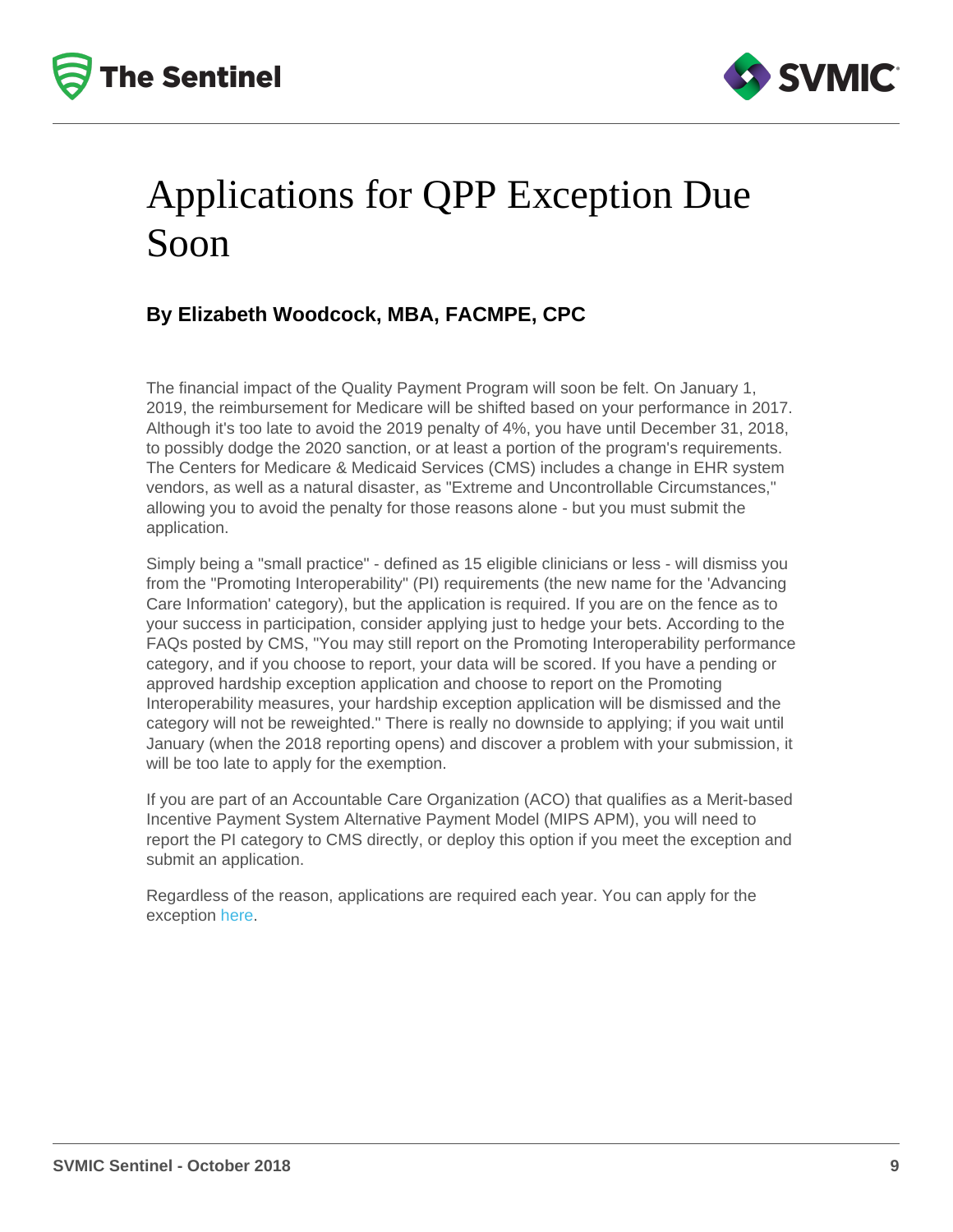## <span id="page-9-0"></span>Judge a Man by His Questions Rather Than by His Answers

By Jamie Wyatt, JD

Communication is one of the most important facets of human life and interaction. The ability to exchange information is a skill learned early on in our lives. Yet, despite our early introduction to communication and the vital role it continues to play in our lives as we mature, it is frequently underestimated.

Non-communication or the failure to exchange or solicit information by not asking questions and to an extent, the right question, is often encountered in everyday life. The consequences of this can result in misfortunate outcomes for the parties involved, one of which includes the breakdown of collaborative efforts in the medical treatment arena. Such is the case with the death of Ann Thomas,[\[1\]](#page-11-0) a 26-year-old student. She presented to the emergency room in the late evening over the weekend with a chief complaint of left abdomen and lower quadrant pain. No cardiac, respiratory or acute stress was noted. The patient had a pain level of 9/10, BP 141/67, HR 89, O2 saturation at 97%.

The emergency room physician, Dr. Harrison, began a workup ordering an abdominal/pelvis CT with contrast and an ultrasound. The CT returned an impression of an 11cm left-sided pelvic mass arising from the patient's left ovary. The ultrasound findings were consistent with a large ovarian cystic lesion. During the initial assessment while in the emergency department, Ms. Thomas never conveyed her history of severe sleep apnea nor her use of a CPAP device. Following the emergency room workup, Dr. Harrison, contacted the on-call OBGYN, Dr. Strobl. The emergency physician testified in her deposition that during the phone conversation, she detailed Ms. Thomas' symptoms and findings, including the patient's stable condition. She conveyed the test results and the physicians agreed upon a plan to admit the patient for pain management. Dr. Harrison testified that she mentioned she had given a dose of morphine (8mg) to the patient, but was not sure when it was given. Dr. Harrison wrote the admitting orders and then admitted Ms. Thomas under Dr. Strobl's care. According to both providers, it was Dr. Strobl's intention to have Ms. Thomas admitted to the floor overnight, and he would evaluate her in the morning and likely perform a surgical procedure absent a contrary indication.

While still in the emergency department and after the call with Dr. Strobl, Ms. Thomas had continued complaints of pain. In response to this, Dr. Harrison ordered another dose of morphine. The second dose ordered was 5 mg. Ms. Thomas was then admitted to the floor. When she arrived on the floor at 01:20 am, one of the nurses, Nurse Petty, completed her floor assessment of the patient. She asked Ms. Thomas about her medical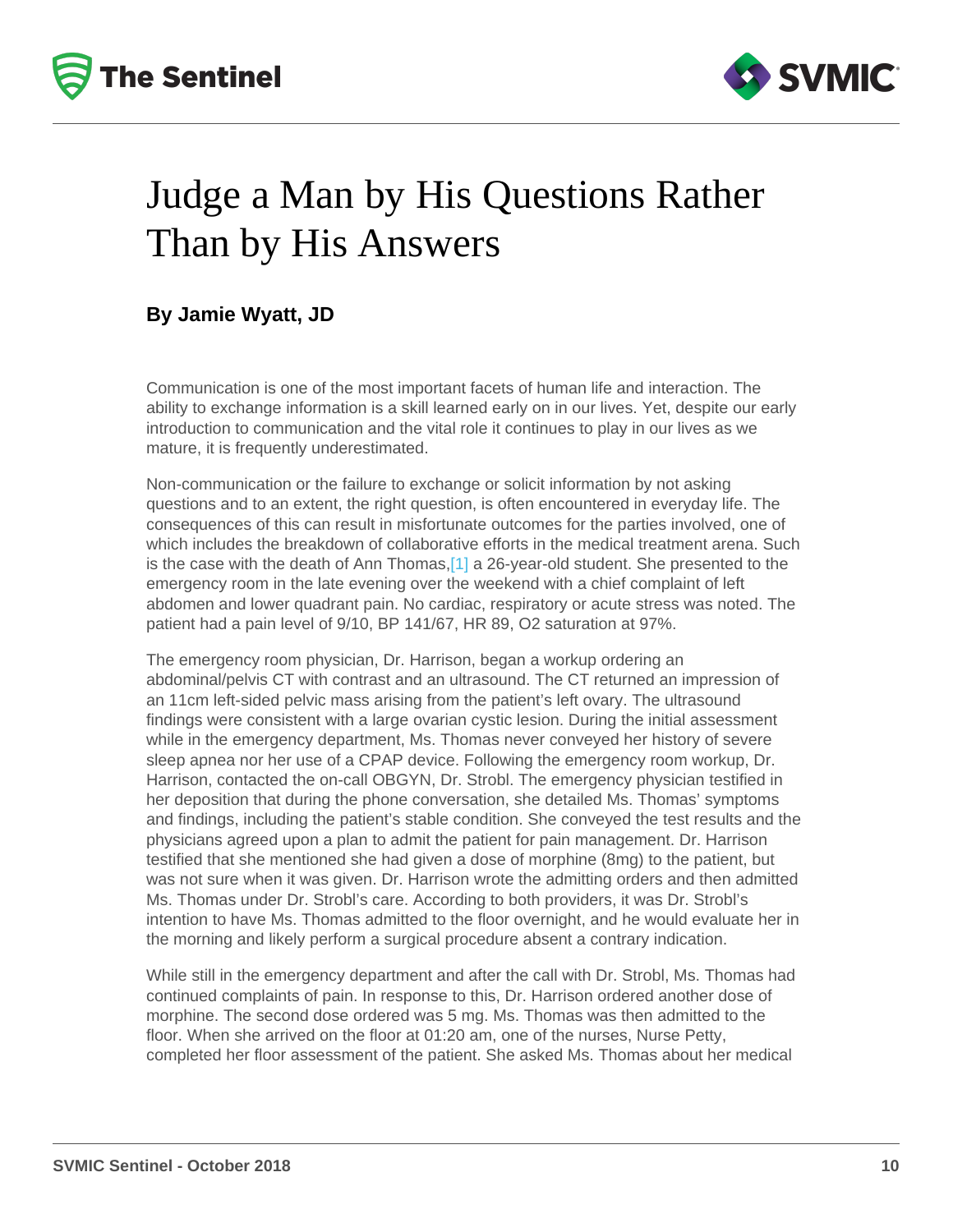



history wherein she noted that the patient was obese, suffered from severe sleep apnea, and was noncompliant with her use of a CPAP device. This is the first time Ms. Thomas told any of the providers that she had severe sleep apnea. Her oxygen saturation level was charted as 98%. Ms. Thomas's vitals were checked later at 03:25 am. At this time, it was noted that her oxygen saturation level was at 90% and that it had been 98% two hours earlier. This drop was never communicated to anyone. During this check, Ms. Thomas requested more pain relief, as her pain was a 7/10. At 03:45 am, Nurse Petty contacted Dr. Strobl and advised him that Ms. Thomas was requesting stronger pain relief. Dr. Strobl testified in his deposition that he knew the patient received a dose of morphine, but did not receive any information on dosage. During the call, Dr. Strobl ordered a stronger medication, Dilauded 1mg. During Nurse Petty's testimony, she explained that she did not provide Dr. Strobl with a pain score level or other information, including her history of sleep apnea. She simply explained the situation stating that the Morphine was not working. She told Dr. Strobl that Ms. Thomas had received Morphine, but provided no additional information. Nurse Petty had no recollection of any transfer of information besides that. Nurse Petty administered the Dilaudid. She checked on Ms. Thomas 30 minutes after administering the medicine and she woke her up to obtain the pain score. She checked on Ms. Thomas again at 05:20 am and saw that she was okay. In a later safety check at 07:10 am, Nurse Petty found Ms. Thomas unresponsive and a code was called. When Dr. Strobl arrived at 07:30am, he learned that a code had been called and that patient's respiratory suppression was likely caused by the opiates in the context of her sleep apnea condition. Unfortunately, Ms. Thomas expired shortly thereafter

Ms. Thomas's estate filed a lawsuit against the hospital, Dr. Harrison, and Dr. Strobl, alleging that Ms. Thomas died from hypoxia and cardiopulmonary arrest caused by respiratory depression, which was exacerbated by sleep apnea and the administration of Morphine and Dilaudid in the six hours prior to the code. The plaintiff alleged that the providers prescribed narcotics that were too strong and then failed to take appropriate measures to monitor Ms. Thomas after administering them to an opiate naïve patient with sleep apnea.

What can be learned from this case and Dr. Strobl's failure to solicit information from fellow providers?

- 1. The need to ask questions, to solicit information from others who are treating your patient. What medications were given, what were the doses, what were the vitals, is there a significant or noted change, what was the medical history? If necessary, dig for information;
- 2. Know your patient's condition before prescribing medications;
- 3. Ultimately, don't rely on others to give you the information you may need to get a full and clear clinical picture. It may be necessary to go into the hospital to check on the patient if there has been a phone call or two requesting your assistance on your patient.

The most profound lesson to be learned from this case is that you may be judged by what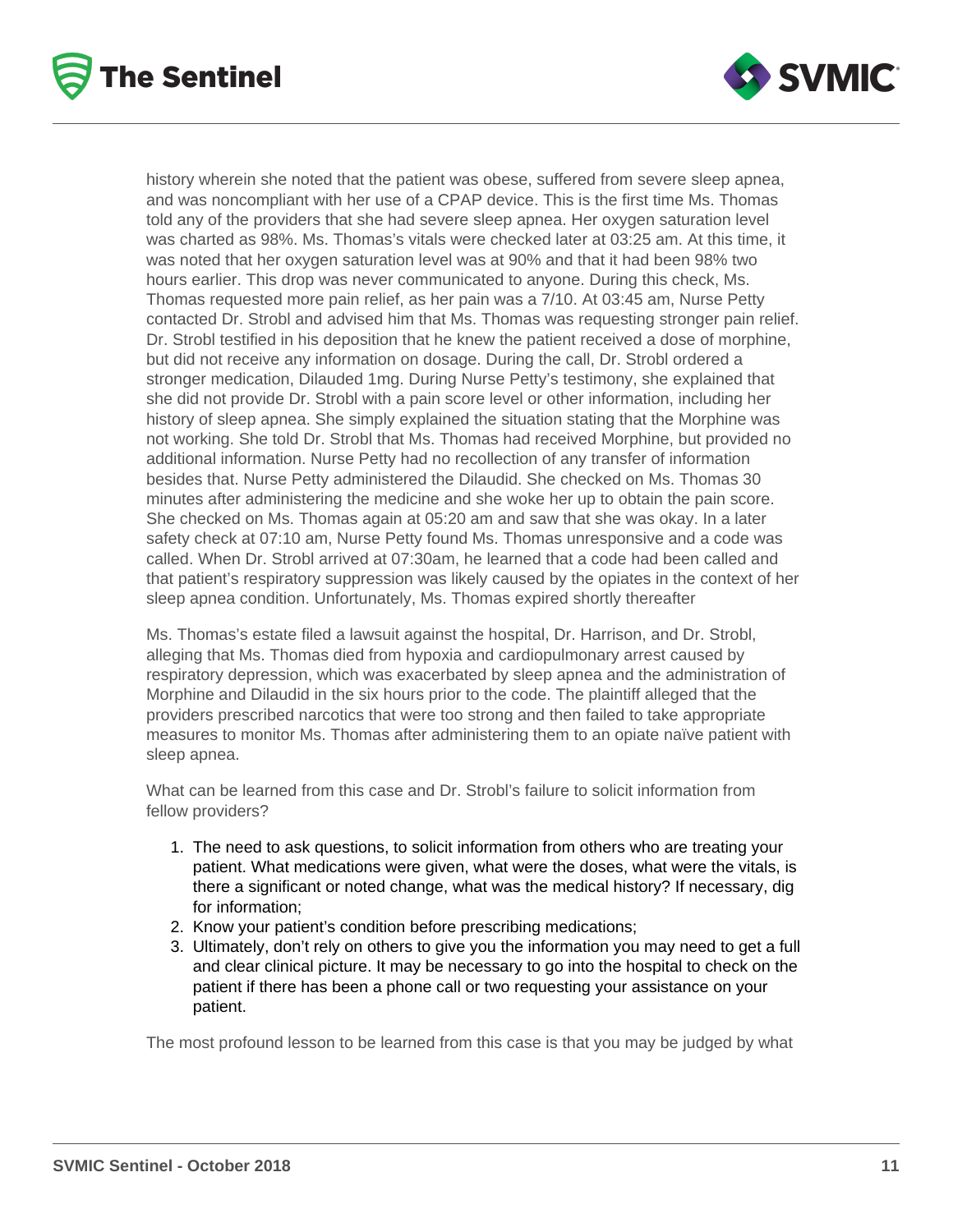<span id="page-11-0"></span>you should have known instead of what you actually did know. The debate may not be about what information you were given as a provider, but about what information you inquired about in your treatment of the patient. Failing to ask questions can produce culpability. As a provider, you should proactively inquire into the patient's medical history, types of medications administered, dosages, and any marked change in vitals that will alert you to an overall change in the patient's condition, as the information given may not be all the information needed to obtain a full clinical picture. It may still be necessary to ask more questions. The plaintiff's overriding theme in this case was non-communication. Although Ms. Thomas's history of sleep apnea was the genesis of the problem, the failure to solicit the necessary information to treat the patient creates an issue that will leave a jury to decide whether the medical care was appropriate, despite being based on an incomplete clinical picture. It is always an uncomfortable position in litigation when you are defending actions based on an incomplete clinical picture that could have been complete had the right questions been asked. In the end, as the provider, you will bear the responsibility for relying on someone else to give you the information you need to provide care to your patient. Dr. Strobl made the comment in his deposition "it would have been nice to have known" that Ms. Thomas had severe sleep apnea. Although he testified he would have ordered the same analgesic, he did say that he may have ordered monitoring for the patient. It is not difficult for a jury to assume that had he asked Nurse Petty, he would have known. This could have made all the difference. The hospital and ER physician settled the case prior to trial. Dr. Strobl went to trial with expert support. The jury found him to be liable for a small percentage of a six-figure verdict.

[\[1\]](#page-9-0) Names and identifying details have been changed for confidentiality.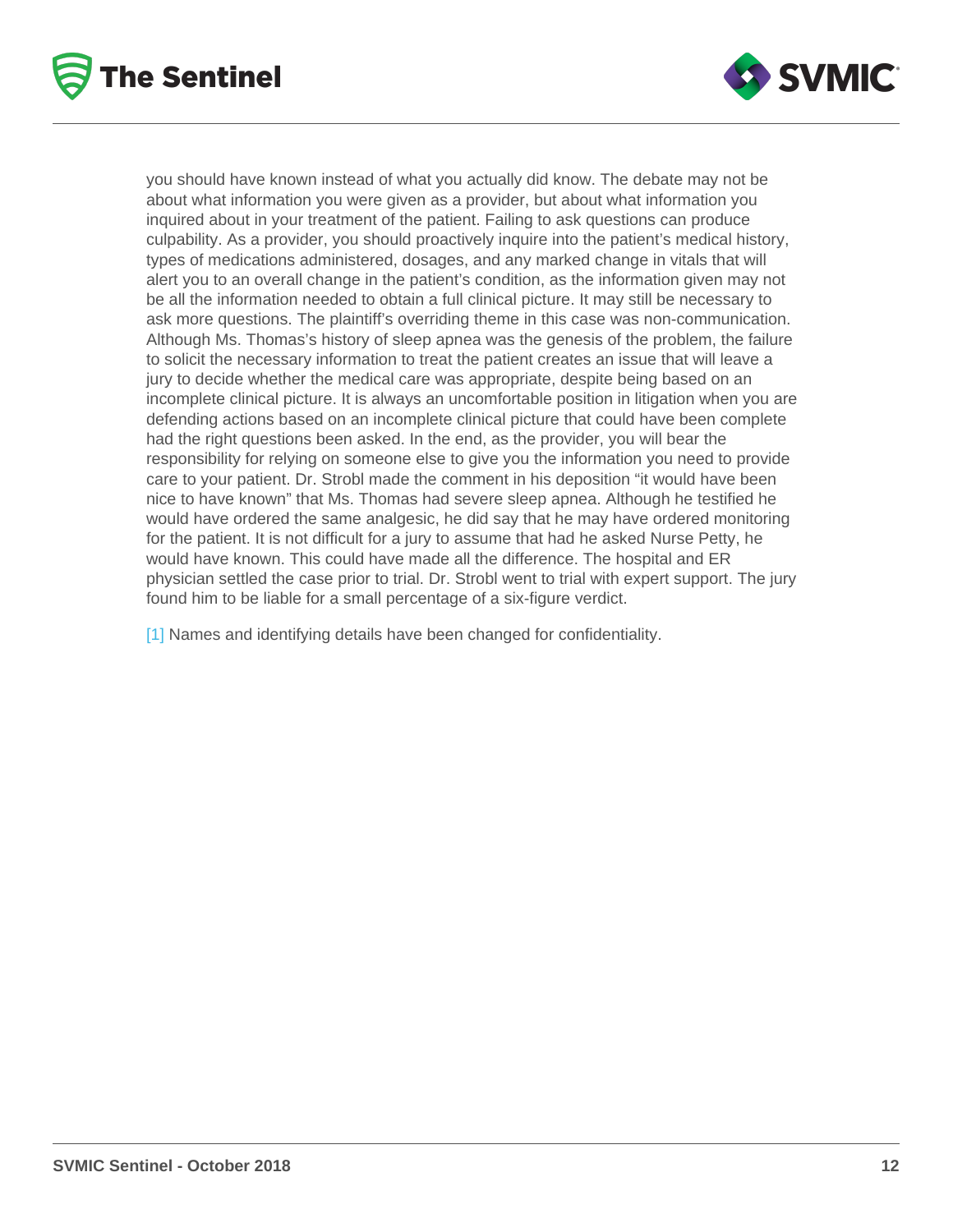# HIPAA Myths and Misconceptions

By

Trying to comply with HIPAA can be a challenge for healthcare providers, especially when there is so much confusion about specific aspects of the Rules. On almost a daily basis, policyholders contact SVMIC for assistance with HIPAA-related issues. In fielding those calls and emails, some commonalities have been identified. In an effort to clear up this confusion and bust some of these HIPAA "myths", a few of the most commonly asked questions are provided below with answers backed by the Department of Health and Human Services (HHS), the entity responsible for enforcement of HIPAA Rules.

When a patient requests a copy of their medical record, may a practice release records that were received from another healthcare provider?

Yes. Excluding records with special protections by state or other federal law, such as psychotherapy notes and notes related to substance abuse treatment, practices are permitted to release other healthcare providers' records. For example, a primary care practice receives a request from a patient for copies of all of their medical records. The PCP has records from the patient's cardiologist and gastroenterologist included in their medical record. The PCP may release all of this information to the patient.

The following information is from the guidance provided by HHS on the topic of patient access to their protected health information:

The Privacy Rule generally requires HIPAA covered entities (health plans and most health care providers) to provide individuals, upon request, with access to the protected health information (PHI) about them in one or more "designated record sets" maintained by or for the covered entity…Individuals have a right to access this PHI for as long as the information is maintained by a covered entity…regardless of the date the information was created; whether the information is maintained in paper or electronic systems onsite, remotely, or is archived; or where the PHI originated (e.g., whether the covered entity, another provider, the patient, etc.).[https://www.hhs.gov/hipaa/for](https://www.hhs.gov/hipaa/for-professionals/privacy/guidance/access/index.html)[professionals/privacy/guidance/access/index.html](https://www.hhs.gov/hipaa/for-professionals/privacy/guidance/access/index.html)

Is it a requirement for the patient to sign an authorization or consent when releasing information to another healthcare provider for the purpose of treatment, payment or healthcare operations?

No. HIPAA does not require anything in writing from the patient when disclosing PHI for treatment, payment or healthcare operations. HIPAA does require that the patient's identity be verified to ensure that the correct individual receives the information. This can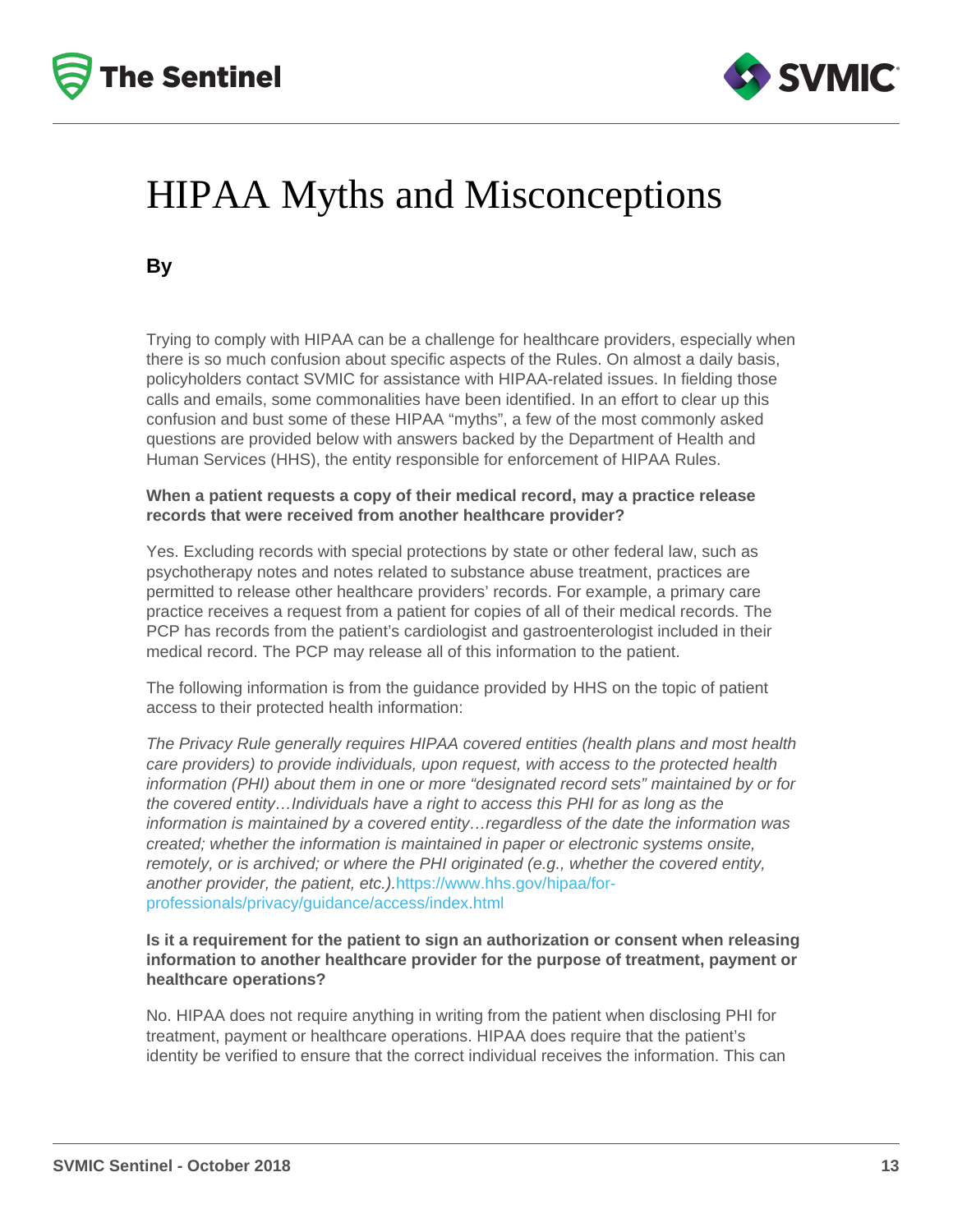be done in a number of ways such as verifying the patient's date of birth, last four digits of their social security number and/or current mailing address. This process may be done over the phone, in person or electronically through secure email or the patient portal.

[https://www.hhs.gov/hipaa/for-professionals/faq/271/does-a-physician-need-written](https://www.hhs.gov/hipaa/for-professionals/faq/271/does-a-physician-need-written-authorization-to-send-medical-records-to-a-specialist/index.html)[authorization-to-send-medical-records-to-a-specialist/index.html](https://www.hhs.gov/hipaa/for-professionals/faq/271/does-a-physician-need-written-authorization-to-send-medical-records-to-a-specialist/index.html)

Is using a sign-in sheet or calling a patient by their first and last name a HIPAA violation?

No. Using a sign-in sheet is not a HIPAA violation as long as the information on the sign-in sheet is kept to the minimum necessary. For example, a sign-in sheet with the patient's name, appointment time and the physician being seen would meet the minimum necessary standard. Practices should avoid asking the patient to put their reason for visit or contact information on the sign-in sheet, since this information can be captured in another, more confidential manner. Keep in mind that certain specialties may choose not to have a sign-in sheet simply due to the sensitive nature of their practice.

Calling patients by their first and last name is sometimes necessary due to patients having the same first or last name or similar names. Again, this is not a HIPAA violation, but instead is a considered an incidental disclosure as long as reasonable safeguards are in place.

[https://www.hhs.gov/hipaa/for-professionals/faq/199/may-health-care-providers-use-sign](https://www.hhs.gov/hipaa/for-professionals/faq/199/may-health-care-providers-use-sign-in-sheets/index.html)[in-sheets/index.html](https://www.hhs.gov/hipaa/for-professionals/faq/199/may-health-care-providers-use-sign-in-sheets/index.html)

May a practice communicate with individuals involved in the patient's care or payment for their care?

Yes. Communicating with individuals involved in a patient's care or payment for care is permitted under HIPAA if the patient agrees, or when given the opportunity, does not object.

The HIPAA Privacy Rule at [45 CFR 164.510](https://www.gpo.gov/fdsys/pkg/CFR-2003-title45-vol1/xml/CFR-2003-title45-vol1-sec164-510.xml)(b) specifically permits covered entities to share information that is directly relevant to the involvement of a spouse, family members, friends, or other persons identified by a patient, in the patient's care or payment for health care. If the patient is present, or is otherwise available prior to the disclosure, and has the capacity to make health care decisions, the covered entity may discuss this information with the family and these other persons if the patient agrees or, when given the opportunity, does not object. The covered entity may also share relevant information with the family and these other persons if it can reasonably infer, based on professional judgment, that the patient does not object. [https://www.hhs.gov/hipaa/for](https://www.hhs.gov/hipaa/for-professionals/faq/488/does-hipaa-permit-a-doctor-to-discuss-a-patients-health-status-with-the-patients-family-and-friends/index.html)[professionals/faq/488/does-hipaa-permit-a-doctor-to-discuss-a-patients-health-status-with](https://www.hhs.gov/hipaa/for-professionals/faq/488/does-hipaa-permit-a-doctor-to-discuss-a-patients-health-status-with-the-patients-family-and-friends/index.html)[the-patients-family-and-friends/index.html](https://www.hhs.gov/hipaa/for-professionals/faq/488/does-hipaa-permit-a-doctor-to-discuss-a-patients-health-status-with-the-patients-family-and-friends/index.html)